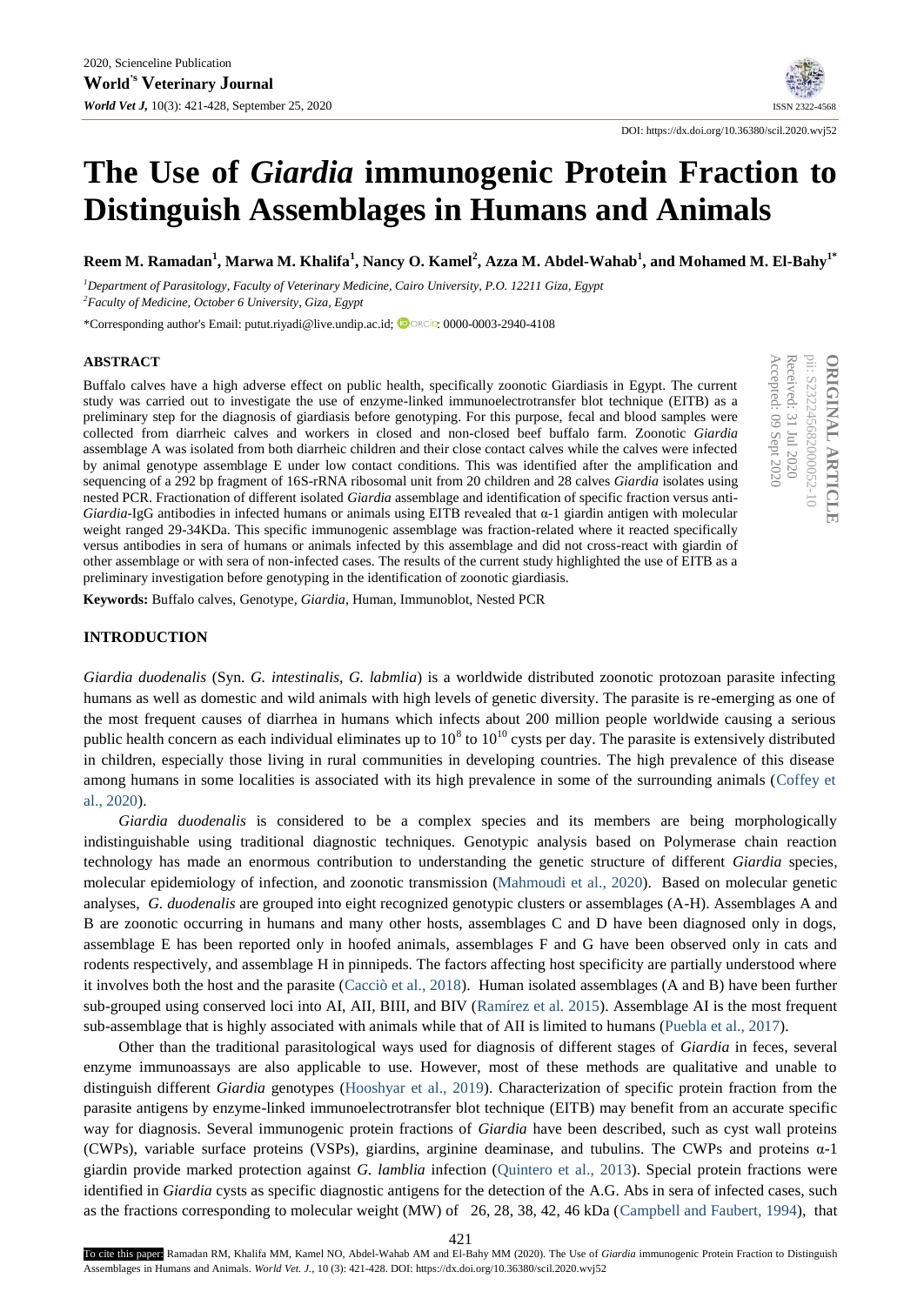of 29, 75, 88, 102 kDa (Erlandsen et al., 1990), and that of MW of 38, 36, 34, 33, and 29 kDa (Trout et al., 2004). In a study conducted by Quintero et al. (2013), α-1 giardin was identified as a group of protein fractions at MW of 29-33 kDa for *G. lamblia* of humans and these specific fractions could be used for the diagnosis of anti-*Giardia-*IgG antibodies (A.G. Abs) in sera of infected cases.

The present study was conducted due to the presence of an emerging diarrhea problem in a closed buffalo-calves farm. Different stages of *Giardia* were diagnosed in diarrheic fecal samples collected from these calves, the children of the farmworkers, and some villagers with a history of diarrhea living outside this farm. Most people in this village were farmers and lived in intimate contact with these animals.

The current study was intended to investigate the distribution and persistence of giardiasis in human-animal contact in a semi-closed community. Moreover, the study was targeted toward the investigation of the genotyping identification of the obtained *Giardia* isolates. Finally, it aimed to investigate the presence of specific immunogenic antigenic fractions related to the isolated *Giardia* assemblage which can facilitate assemblage identification using EITB as a preliminary method of identification before genotyping.

## **MATERIALS AND METHODS**

#### **Ethical approval**

The employed protocol was approved by the Faculty of Medicine Cairo University Ethics Committee, Giza, Egypt, after the agreement of local health authorities for all participants. Procedures used for handling the animals, collection of samples, and the use of the patients' samples during this study were assessed and approved by the institutional review board of the Institutional Animal Care and Use Ethical Committee (Vet. CU20022020132) of Cairo University, Egypt.

## **Sample collection and examination**

Identified fecal and blood samples were collected from diarrheic calves and workers in two levels of human-animal contact. The primary one consisted of 40 calves (one week to 6 months) and 20 children (one month-5 years old) live in intimate contact with closed beef buffalo farm (defined as closed farm samples). The second group composed of 78 calves and 40 children present in 4 non-closed breeding pins; each contained an occasional number of animals moved freely for grazing along with the village with their owners (this group defined as open farm samples). The study was performed from October to December 2019 in Abo-Rawash village, south of Giza Governorate, Egypt. Rectal or fresh deposited fecal samples were collected in identified plastic containers, preserved in ice, and transferred to the Department of Parasitology, Faculty of Veterinary Medicine, Cairo University for examination. *Giardia* cysts or trophozoites were detected using the modified Telemann method according to Fugassa (2014). Serum samples were separated from the collected blood after clotting by centrifugation and stored at -20 °C until use.

## **Cyst purification and antigen extraction**

According to Ehsan et al. (2015), a sufficient amount of each fecal sample was filtered through two layers of surgical gauze and adjusted to yield a volume of 7 ml of filtrate. In the next step, the filtrate was layered over 5 ml of 1M sucrose (1.13 specific gravity) and centrifuged at 800xg for 5 min for the cyst concentration at the sucrose/water interface. The interface layer and the upper layer of the liquid were transferred by a suitable pipette to another clean tube, then re-centrifuged again as mentioned earlier. The supernatant was decanted, the sedimented pellet was re-suspended in 1 ml PBS and stored at 4 °C as concentrated *Giardia* cysts.

For the preparation of the required cyst antigens, the collected purified cysts were disrupted according to the method proposed by David et al. (2011). The cysts were subjected to 6 cycles of freezing and thawing (from -70 °C to  $+70$  °C, 30 minutes in each cycle), then they were selected for use as either DNA isolation or antigen fractionation. For the former, the mixture was incubated with proteinase K (1mg/ml) and lysis buffer (NaCl 0.15M, EDTA 0.1 M, SDS 0.5%, pH 7.8, at 37 °C for 24 hours) where this suspension was stored at -20 °C until use. For the latter, *Giardia* cyst antigen was extracted according to Quintero et al. (2013), the disrupted cyst mixture was centrifuged (15000 rpm for 1 hour at 4 °C). Afterward, the supernatant was aspirated and after the estimation of its protein content, it was used as crude *Giardia* cyst soluble antigen and stored at -70 °C until use.

## **Fractionation of** *Giardia* **cyst antigen**

*Giardia* cyst antigen representing human and animal's localities and age groups were fractionated using SDS-PAGE (Laemmli, 1970). Using PROTEAN II Xi cell and Bio-Rad, the antigens were resolved in 12 % polyacrylamide gel slabs under reducing conditions. Prestained MW standard was employed (Bio-Rad Cat. #.161-0318). The comb was adjusted as one small well for the MW standard and a large one for the samples.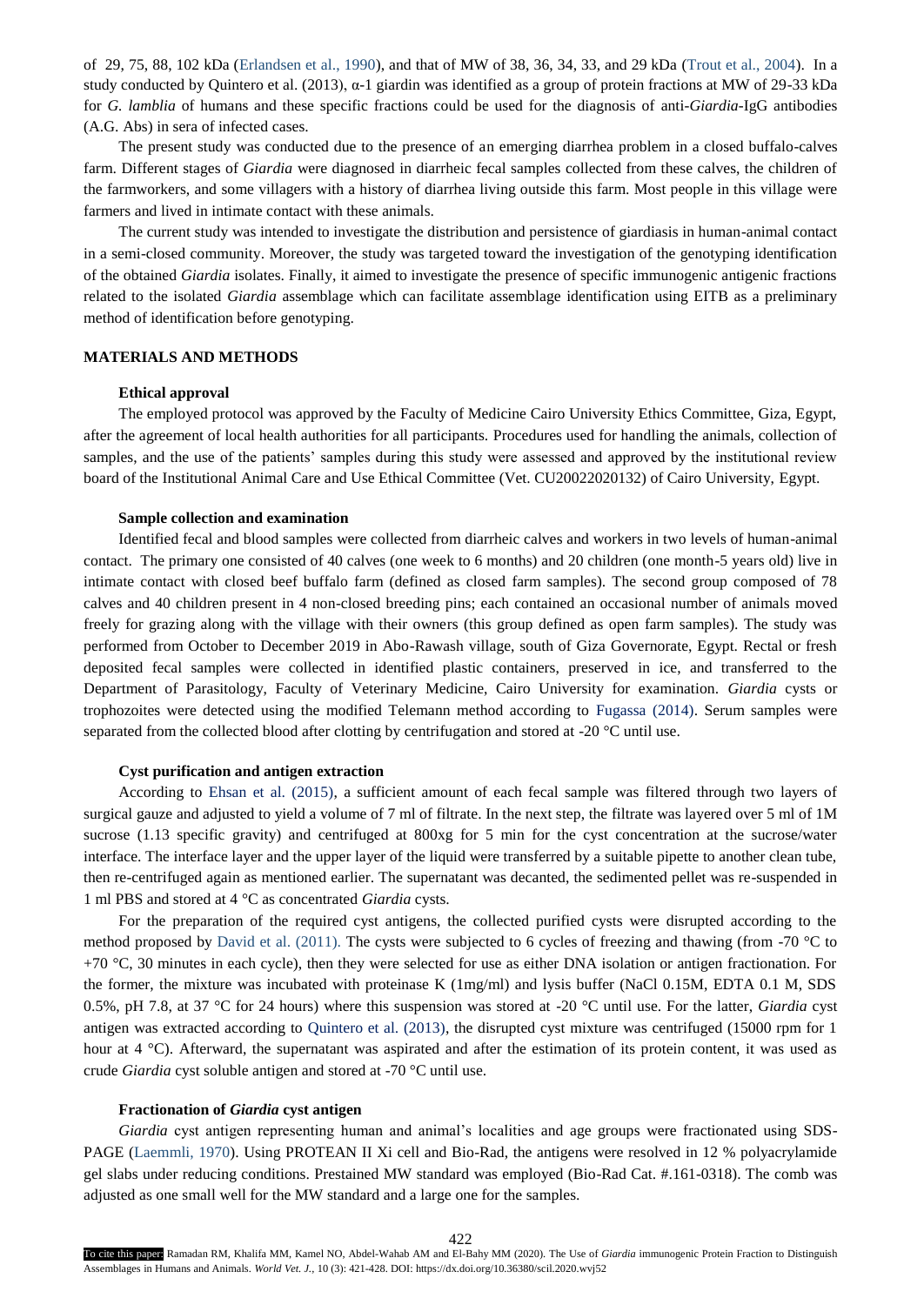# **Determination of specific protein fractions**

The fractionated proteins were transferred into (0.2 µm pore size) nitrocellulose sheet and determined using EITB according to a study conducted by Towbin et al. (1979). Longitudinal NC strips (0.3 cm wide) containing the fractionated antigens were cut out, treated with known infected human and animal serum (1:100) of known cyst/gram feces in comparison with negative control sera. Anti-human and anti-bovine IgG peroxidase were conjugated (Sigma Immunochemicals, 1:2000 dilution). The color was developed in a 4-chloro-1-naphthol substrate. Specific protein fractions reacted positively versus its *Giardia* infected sera and at the same time did not react versus negative serum samples.

# **Purification of** *Giardia* **cyst and DNA extraction**

An amount of 100 μl of cyst suspension from *Giardia* positive calves' samples was selected for DNA extraction using a genomic DNA purification kit (Gentra system Instruction, Minnesota USA) according to the instructions manual designed by Hawash (2014). Samples were destructed by exposure to six freezing and thawing cycles in liquid nitrogen. After this, 100 μl of tissue lysogenic buffer was added, samples were incubated at 80 °C for 5 minutes, then centrifuged at 10000xg for 15 seconds. The supernatant was transferred to another clean tube then a 15 μl RNase solution was added to the mixture and it was mixed for 25 times then incubated at 37 °C for 15-60 minutes. After cooling at room temperature, one ml protein precipitation solution was added to the cell lysate, vortices for 20 seconds then centrifuged at 2000x g for 10 min. The supernatant containing the DNA was transferred to another tube containing 3 ml of absolute Isopropanol, mixed well, and centrifuged at 2000x g for 3 minutes. After the removal of the supernatant, 200 μl DNA hydration solutions were added and left for 1 hour at 65 °C. The spectrophotometer quantization of the DNA was performed according to Saiki et al. (1988) and stored at -20 °C for PCR amplification. Representative samples from each *Giardia* positive calves were selected for DNA extraction and genotyping.

## **Amplification and sequencing**

The PCR protocol described by Almeida et al. (2015) was used for the amplification of 16S-rRNA ribosomal unit fragment. Nested PCR protocol was applied by using initial primers Gia2029 (5′-AAGTGTGGTGCAGACGGACTC-3′) and Gia2150c (5′-CTGCTGCCGTCCTTGGATGT-3′) amplifying a 497 bp product and secondary primers RH11 (5′- CATCCGGTCGATCCTGCC-3′) and RH4 (5′-AGTCGAACCCTGATTCTCCGCCAGG-3′) generating a 292 bp fragment.

The PCR reactions consisted of 1–5 μl DNA, 2.0 mM MgCl2, 200 μM each dNTP, 5% DMSO, 12.5 pmol for each of the forward and reverse primer, 0.5 Units of Taq polymerase (Qiagen, Germany), 0.5 Units of TAQ Extender™ (Stratagene, USA) 1× PCR buffer (Qiagen). The polymerization program includes 35 PCR cycles (96 °C for 45 s, 55 °C for 30 s, 72 °C for 45 s) with an initial hot start (96 °C for 4 min) and its final extension as (72 °C for 4 min) was carried out using Perkin-Elmer Gene/ Amp PCR System 2400 (Wouters & Wouters EMS Services, USA). The conditions of the secondary PCR cycle were identical to the primary one except it occurs with increasing the annealing temperature to 59 °C. The purification of the obtained PCR products occurred by Qiagen PCR Agarose Purification Kit (Qiagen, 28004) and sequenced in both directions using ABI Prism™ Rhodamine Terminator Cycle Sequencing Kit (Applied BioSystems, USA) guided by the manufacturer's instructions, with the reduction of the annealing temperature to 59 °C, halved the reaction volumes to 10 μl, and increasing the cycles to 35. The sequences of the samples were analyzed using SeqEdv1.0.3. (Applied BioSystems, USA). Finally, the alignment of sequence information obtained from different calves' isolates was compared with those obtained from GenBank accession numbers AF113902 and AF199446u using Clustal W (Thompson et al., 1994).

#### **RESULTS**

#### **Significance of calves' giardiasis on public health**

Microscopic examination of the diarrheic fecal samples collected from 40 buffalo calves and 20 intimately contact children in the closed farm revealed different stages of infection induced by *Giardia* in all young calves (less than 2 months old). However, the infection was 40% in older calves (2-6-month-old) with the total percentage of infection reached 62.5%. The infection in the contact children inside this farm was estimated at 75% with a high prevalence in children aged 2-5 years. Investigation of diarrheic calves and their owners in four sporadic other pins revealed that 48.71% of the investigated calves were infected and the highest rate was related to young calves aged less than 2 months (53.33%). The infection in children of the owners of these animals was determined at 60% with a higher percentage in children of 2-6 months old (Table 1).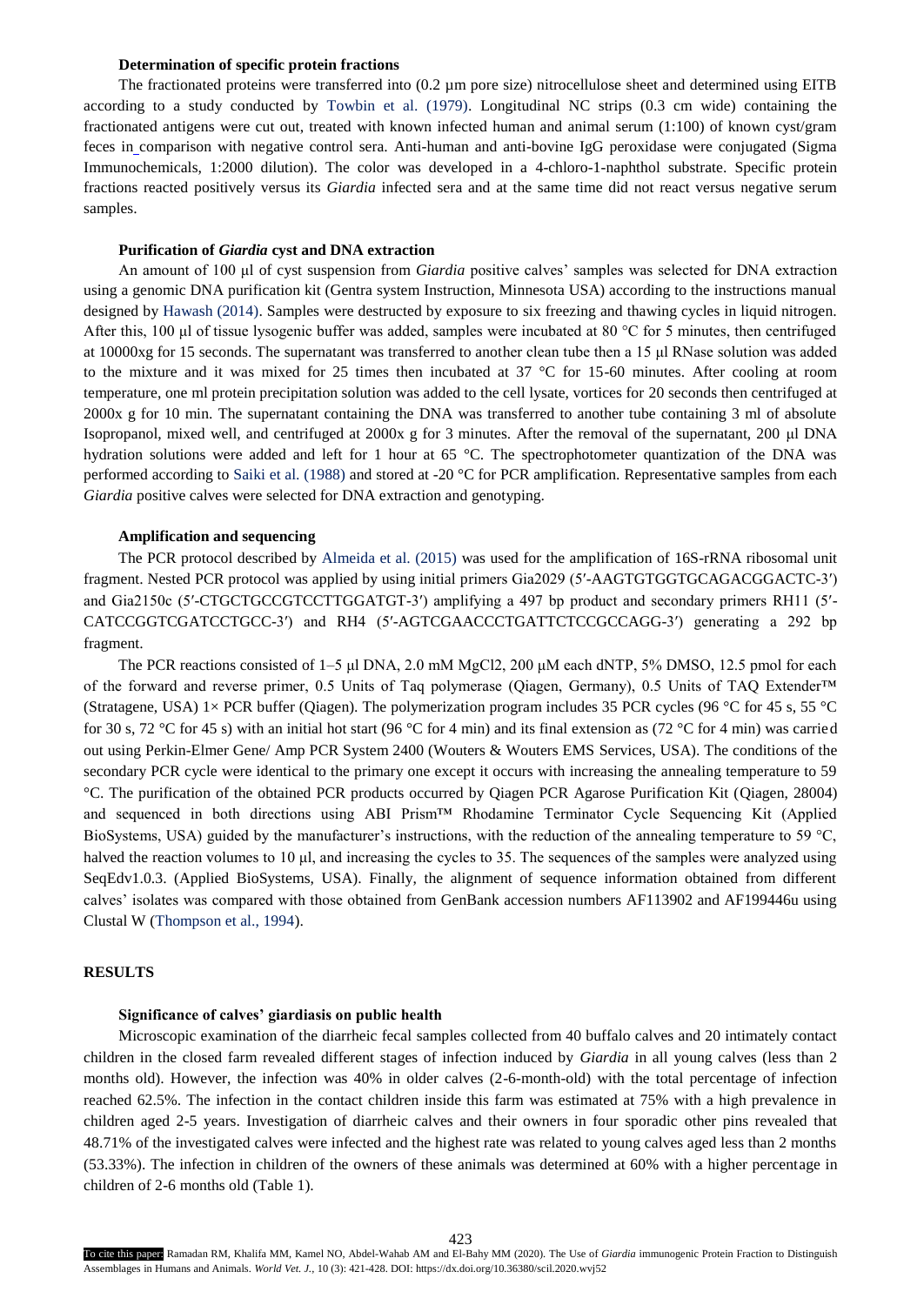## **Genotypes of diagnosed** *Giardia* **isolates from children & calves**

To genotype the obtained *Giardia* isolates, a total number of 12 calves isolates and 8 human isolates from the 25 infected calves and the 15 human isolates were selected from the infected cases in the closed farm. Moreover, four calves' *Giardia* isolates and three human isolates from each of the other four investigated open pens in the infected groups were selected for genotyping. The sequencing of the samples was applied at the 16S-rRNA locus. All of the sequenced human isolates in the closed and open farm (8 and 12 samples) as well as the 12 isolates of calves derived from infected animals in the closed farm revealed the same genetic sequence with 100% identity as the ones recorded in the gene-bank for *Giardia* assemblage A genotype (AF199446, Figure 1). At the same time, the other calve isolates (i.e., 16 samples) isolated from infected calves in the open pens had sequences computable to previously described isolates for genotype (Assemblage) A sequence except that they had a variation in a single nucleotide, A-G transition at the site of nucleotide position 92. These changes were compatible with the proposed "Hoofed livestock" genotype (AF113902, E) that recorded in the gen-bank for cattle *Giardia* assemblage E. More characterization for the obtained *Giardia* assemblage A in other separate work proved that the isolated human assemblage A recorded in this study was identified as assemblage A1.

#### *Giardia* **specific fraction from human and animal**

Treatment of fractionated *Giardia* cysts assemblage A isolated from infected children versus sera of all assembling A infected children (sample in Lane1), sera of calves live in the closed farm (sample in Lane 3) and sera of calves infected by livestock assemblage E (sample in Lane 2) revealed that the fractions of 55, 46, and 25 KDa reacted as specific fractions, compared to all of the above different infected sera. The fraction at MW of 38 KDa in this fractionated human isolate (assembling A) reacted specifically versus infected calves' sera and did not react versus infected human sera. Broad polypeptides band corresponding to MW ranged 29-34 KDa reacted specifically versus sera of children and calves infected by assemblage A only (Calves infected in the closed farm). Meanwhile, it did not react versus calves' sera collected from the other open-farm and diagnosed as infected by assemblage E (Table 2 and plate 1).

Treatment of fractionated calves' *Giardia* isolates (assemblage E) versus sera of infected calves from open pins (sample in Lane 6 infected by the same assemblage), or those from calves (Lane 7) or children (sample in Lane 8) in the closed farm (infected by assemblage A) revealed specific reaction versus polypeptides at MW of 55 KDa, 46 kDa, 25 KDa, and 18 KDa. Moreover, the fraction of 38 KDa was reacted in these calves isolate versus infected children serum. These calves strain reacted by broadband (45-50 KDa) in the region corresponding to 46 KDa versus infected children sera. The most interesting reaction was recorded versus the fraction of 29-34 KDa, this group of bands was reacted specifically in the calves with assemblage E versus calves with infected sera by this assemblage (Lane 6). At the same time, they did not react versus sera of children or calves infected by assemblage A. Moreover, there was a narrow band at MW of 29 KDa (Lane 7) versus calves from the closed pin. None of the above-mentioned bands reacted positively versus negative human or calves' sera in both types of antigens (Lane 4, 5, 9, and 10) (Plate 1). The fraction corresponding to MW standard at 100, 70, 15, and 12 KDa in fractionated isolates of children and those at MW of 100 KDa and 70 KDa in fractionated isolates of calves were identified as non-specific fractions as they reacted versus infected and non-infected serum samples (Plate 1).

| Sample       | Base pair<br>region | Sequence                                            |     |  |  |
|--------------|---------------------|-----------------------------------------------------|-----|--|--|
| Assemblage A |                     | CATCCGGTGGATCCTGCCGGAGCGCGACGCTCTCCCCAACGAC-GAAGCC  | 49  |  |  |
| Livestock    |                     | CATCCGGTGGATCCTGCCGGAGCGCGACGCTCTCCCCAACGAC-GAAGCC  | 49  |  |  |
| Assemblage A | 50                  | ATGCATGGCCGCTCACCCGGGACGCCGCGACGGCTCAGGACAACCGTTG   | 99  |  |  |
| Livestock    | 50                  | ATGCATGGCCGCTCACCCGGGACGCCGGGACGGCTCAGGACGACCGTTG   | 99  |  |  |
| Assemblage A | 100                 | CACCGCCCGCGGCGGTCCCTGCTAGCCGGACACGGCTGGCAACGCGGCGC  | 149 |  |  |
| Livestock    | 100                 | CACCGCCCGCGGCGGTCCCTGCTAGCCGGACACGGCTGGCAACGCGGCGC  | 149 |  |  |
| Assemblage A | 150                 | CAAGACGTGCCCGCAAGGGCGGGCGCGCGCGGGGCGAGCAGCGTGACGCAG | 199 |  |  |
| Livestock    | 150                 | CAAGACGTGCCCGCAAGGGCGGGCGCGCGCGGGGCGAGCAGCGTGACGCAG | 199 |  |  |
| Assemblage A | 200                 | CGACGGCGCGCCCGGGCTTCCGGCGCATCACCCGGGTCGGCGCCGTCGCGG | 249 |  |  |
| Livestock    | 200                 | CGACGGCGCGCCCGGGCTTCCGGCGCATCACCCGGGTCGGCGCCGTCGCGG | 249 |  |  |
| Assemblage A | 250                 | CGCGCGGAGGGCGCGACGCCTGGCCGAGAATCAGGGTTCGACT         | 292 |  |  |
| Livestock    | 250                 | CGCGCGGAGGGCGCGACGCCTGGCCGAGAATCAGGGTTCGACT         | 292 |  |  |

**Figure 1.** Genetic sequences of 16-rRNA gene of *Giardia* isolates obtained from infected beef buffaloes' calves in Egypt.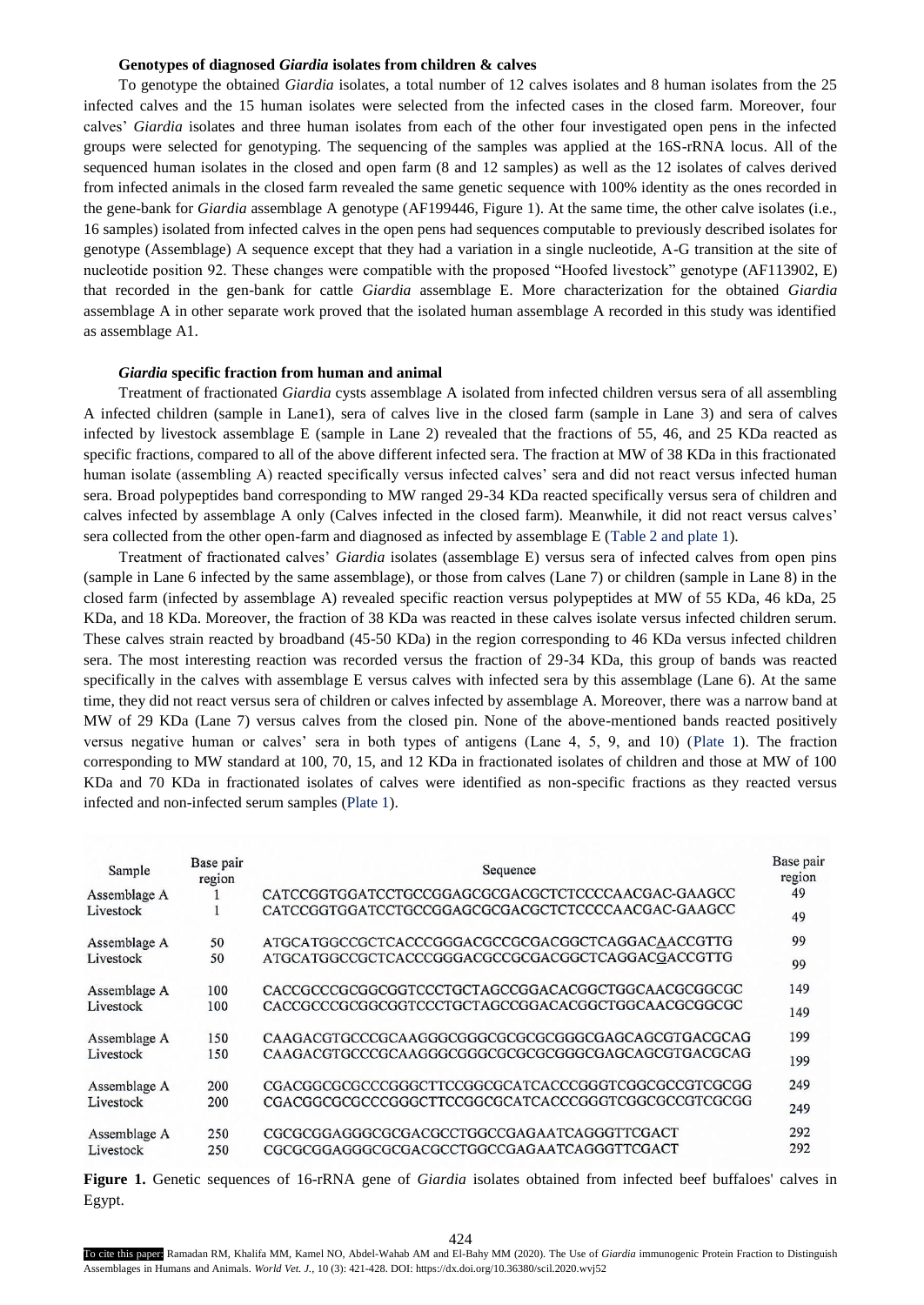

**Figure 2.** Reaction of different *Giardia* isolates fraction versus infected human and animal sera. **Group (A):** NC strip contain fractionated Human isolates (assemblage A) reacted versus; Lane (1): infected child sera (reaction at specific giardin fraction arrow); Lane (2): infected calve sera (No reaction at. giardin fraction); Lane (3): infected calve sera (from out the farm) (reaction at giardin fraction arrow); Lane (4): negative non-infected child sera; Lane (5): negative non-infected calve sera. **Group (B)**: NC strip contain fractionated Calve isolates (assemblage E) reacted versus; Lane (6): Infected calve sera. Present in the closed farm. (Reaction at giardin fraction, arrow); Lane (7): Infected out farm calve sera (narrow reaction at giardin fraction, arrow); Lane (8): Infected human sera (no reaction at bovine giardin fraction); Lane (9): Non-infected calve sera; Lane (10): Non-infected human sera.

**Table 1.** Prevalence of *Giardia* cysts in feces of children and their calves in and out of the closed farm in Abo-Rawash village, Giza Governorate, Egypt

| <b>Inspected localities</b>                  |                | <b>Examined diarrheic calves</b> |          |           |               | <b>Examined diarrheic children</b> |                |                |               |
|----------------------------------------------|----------------|----------------------------------|----------|-----------|---------------|------------------------------------|----------------|----------------|---------------|
|                                              |                | Age groups                       | No. exam | $+Ve$ No. | $\frac{0}{0}$ | Age groups                         | No. exam.      | $+Ve$ No.      | $\frac{0}{0}$ |
| Closed farm                                  |                | $<$ 2 months                     | 15       | 15        | 100%          | $<$ 2 year                         | 6              | 4              | 66.66         |
|                                              |                | $2-6$ months                     | 25       | 10        | 40%           | $2 - 5$ year                       | 14             | 11             | 78.57         |
|                                              |                | Total                            | 40       | 25        | 62.5%         | Total                              | 20             | 15             | 75%           |
| Cases examined<br>outside the<br>closed farm |                | $<$ 2 months                     | 6        | 3         | 50%           | $<$ 2 year                         | $\overline{4}$ | 2              | 50%           |
|                                              |                | $2-6$ months                     | 11       | 5         | 45.45         | $2 - 5$ year                       | 6              | 4              | 66.66         |
|                                              | $\mathfrak{D}$ | $<$ 2 months                     | 8        | 4         | 50%           | $<$ 2 year                         | 5              | $\mathfrak{D}$ | 40%           |
|                                              |                | $2-6$ months                     | 12       | 5         | 41.66         | $2 - 5$ year                       | 5              | 4              | 80%           |
|                                              | 3              | $<$ 2 months                     | 5        | 3         | 60%           | $<$ 2 year                         | 3              | 2              | 66.66         |
|                                              |                | $2-6$ months                     | 10       | 4         | 40%           | $2 - 5$ year                       |                | 5              | 71.43         |
|                                              | 4              | $<$ 2 months                     | 11       | 6         | 54.54         | $<$ 2 year                         | $\overline{4}$ | $\mathfrak{D}$ | 50%           |
|                                              |                | $2-6$ months                     | 15       | 8         | 53.33         | $2 - 5$ year                       | 6              | 3              | 50%           |
|                                              |                | $<$ 2 months                     | 30       | 16        | 53.33         | $<$ 2 year                         | 16             | 8              | 50%           |
| Total                                        |                | $2-6$ months                     | 48       | 22        | 45.83         | $2 - 5$ year                       | 24             | 16             | 66.66         |
|                                              |                | Total                            | 78       | 38        | 48.71         |                                    | 40             | 24             | 60.0%         |

\*No. exam=Number examined, (+Ve No.) = Postive Number

**Table 2.** Specific polypeptides bands in fractionated isolates of *Giardia* cysts from infected children and calves reacted versus different *Giardia* infected sera.

|                    | Specific polypeptides in fractionated Giardia cysts isolates (KDa) |                             |                              |                               |                              |                 |  |  |
|--------------------|--------------------------------------------------------------------|-----------------------------|------------------------------|-------------------------------|------------------------------|-----------------|--|--|
| Number of the band |                                                                    | Human assemblage A versus   |                              | Livestock assemblage E versus |                              |                 |  |  |
| in the plate       | <b>Assembling A infected</b>                                       |                             | <b>Assemblage E infected</b> | <b>Assemblage E infected</b>  | <b>Assembling A infected</b> |                 |  |  |
|                    | <b>Children</b>                                                    | <b>Calves</b>               | <b>Calves</b>                | <b>Calves</b>                 | <b>Calves</b>                | <b>Children</b> |  |  |
| 3                  | 55                                                                 | 55                          | 55                           | 55                            | 55                           | 55              |  |  |
| 4                  | 46                                                                 | 46                          | 46                           | 46                            | 46                           | $45 - 50$       |  |  |
|                    |                                                                    | 38                          | 38                           | 38                            | 38                           | 38              |  |  |
| 6                  | $\blacktriangleright$ 29-34                                        | $\blacktriangleright$ 29-34 | --                           | $\blacktriangleright$ 29-34   | $\blacktriangleright$ 29     | --              |  |  |
|                    | 25                                                                 | 25                          | 25                           | 25                            | 25                           | 25              |  |  |
| 8                  |                                                                    |                             |                              | 18                            | 18                           | 18              |  |  |

\* Other fractions at MW of 100, 70, 15 & 12 KDa in fractionated children isolates and those at MW of 100 KDa & 70 KDa in fractionated calves' isolates were reacted also as non-specific fractions as they react versus infected and non-infected serum samples of children and calves (Plate 1)

425

To cite this paper: Ramadan RM, Khalifa MM, Kamel NO, Abdel-Wahab AM and El-Bahy MM (2020). The Use of *Giardia* immunogenic Protein Fraction to Distinguish Assemblages in Humans and Animals. *World Vet. J.,* 10 (3): 421-428. DOI: https://dx.doi.org/10.36380/scil.2020.wvj52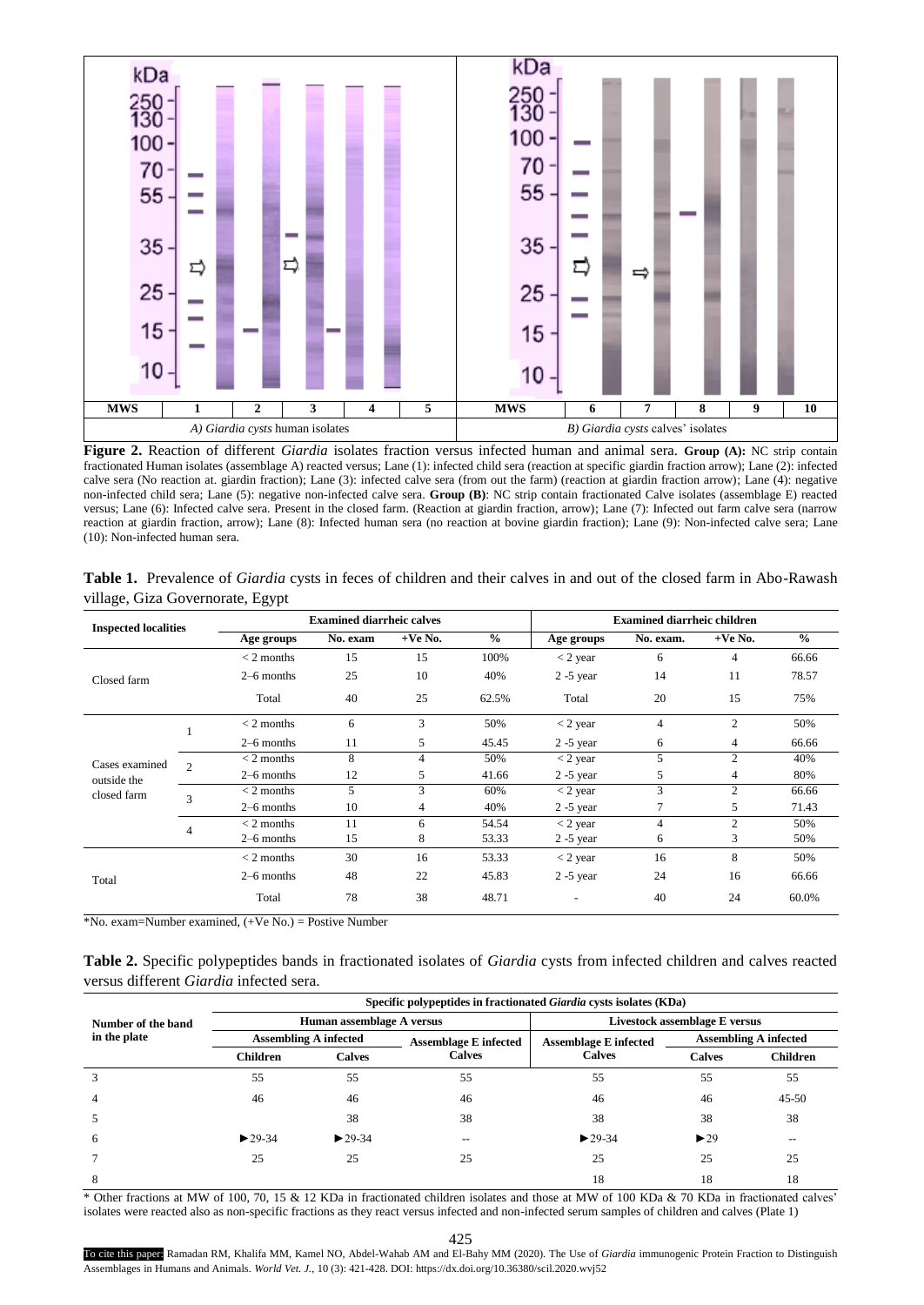## **DISCUSSION**

*Giardia* infection is still considered as a re-emerging zoonotic disease in the rural community in developing countries due to contamination of public water with raw sewage from animal and human sources, lack of water treatment, and use of manure fertilizer in agriculture (Squire and Ryan, 2017). The increase of contact between humans and animals in the rural community, as the case in the present study, could correspond to the higher prevalence of infection by zoonotic *Giardia* assemblages from humans to animals or vice versa. The recorded percentage of infection in the investigated closed farm where the owners and their children were in continuous daily contact with buffaloes and their calves in the small localized area was higher than that obtained results of a study reported by Ismail et al. (2018) as 10-34.6% infection among children living in Egypt. This percentage of infection in the investigated localities could be attributed to the nature of the study as it focused on a small community and all of them were symptomatically suffering from diarrhea. The higher level of infection in younger than older groups in the current study was in line with the findings of a study performed by Júlio et al. (2012). However, this finding yield had no support to findings of Samie et al. (2020) that indicated no significant correlation between age and gender concerning the distribution of *Giardia* infection. The higher rate of infection in children of 2-5 years old compared to those of young age may be attributed to the active movement and increasing rate of contact of children in this age group with animals inside the farm than the really young children.

As genotyping facilitates the identification of various strains of *Giardia*, the possible public health significance of calves' giardiasis was determined by characterization at a molecular level and genotyping to representative samples from *Giardia cysts* isolates collected from infected children and calves in the investigated localities. The choice of assay depended on the amount of information carried by the genetic locus under the analysis. The locus of 16SrRNA conceded as one of the highly conserved gene regions that could be used in the detection of *Giardia* (Almeida et al., 2015). A number of 28 isolates from infected calves and 20 from infected children representing about 50% of the total isolates were selected and genotyped using nested PCR. Amplification and sequencing of a 292 bp fragment of the 16s-rRNA ribosomal unit revealed infection of children in closed or open farms as well as calves in the closed farm by *Giardia* assemblage A genotype. The findings addressing these isolates were supported in other related studies as assemblage A1 while calves infected in the open farm harbors "Hoofed livestock" genotype (E). These data indicated predominantly distribution for assemblage A over the Hoofed livestock" genotype (E) in closed farms. In contrast, Gillhuber et al. (2013) mentioned that livestock-specific assemblage E of *G. duodenalis* appeared to be the most frequent genotype in calves.

Infection of calves and children in the closed farm by the same genotype (human assemblage A) and simultaneous infection of calves in the open farms by the Hoofed livestock" genotype (E) demonstrated that the workers inside this closed farm considered to be the source of infection to calves in this closed farm. This was supported by the appearance of infection in all suckling calves born inside this farm and did not move outside. In the same villages, the animals in open farms live in semi-free conditions as they freely moved daily from their pins to field during the day and returned to their pins at the end of the day. Those people with less contact level to such animals were infected by hoofed strain Assemblage E while their counterparts with semi-contact were infected by the zoonotic assemblage A. This finding agreed with the results of a study carried out by Ramírez et al. (2015) as in some localities, the high prevalence in humans was associated with high prevalence in some of the surrounding animals. Giardiasis is a self-limited disease and its chronic form usually causes severe digestive disturbances; however, the disease may be asymptomatic in some other cases (Liu, 2019). Infected children in the present study were suffering mainly from diarrhea without other complaints. This mild symptom in association with the diagnosed *Giardia* assemblage isolated from these children was in line with the reports provided by Puebla et al. (2017). They mentioned that there was a relation between the *Giardia* assemblage and the recorded clinical signs diagnosed in infected individuals. Symptoms of the infection in children harboring assemblage B were more prominent than those in children infected with assemblage A. Moreover, assemblage AI appeared as the most frequent sub-assemblage which was highly associated with animals than humans (Puebla et al., 2017; Sánchez et al., 2017).

Infection of calves by genotype assemblage A isolates has a significant public health risk as generally *Giardia* cysts are stable, it can survive for weeks or months in the environment. Moreover, even a single cyst can induce infection and the infected individual can shed up to 900 million cysts per day in feces then end up in the environment and can spread to human or animal foods by irrigation or by direct contact (Ryan and Cacciò, 2013). In this regard, the current study demonstrated that animal as a reservoir can be easily infected and then spread the infection after propagation to their surrounding humans, especially in case they were infected by a zoonotic assemblage of the parasite

Another objective of the current study was to investigate the antigenic composition of each assemblage concerning the presence of specific immunogenic fractions related to each assemblage that may be responsible to the development of specific anti-assemblage Ab in sera of infected human or animals using EITB. The specific fractions in human assemblage A versus infected sera ranged 25-55 KDa. Similarly, the fractions in livestock assemblage E of calves were within the range of 18-55 KDa, and most of these fractions were identified as specific by several authors, such as

426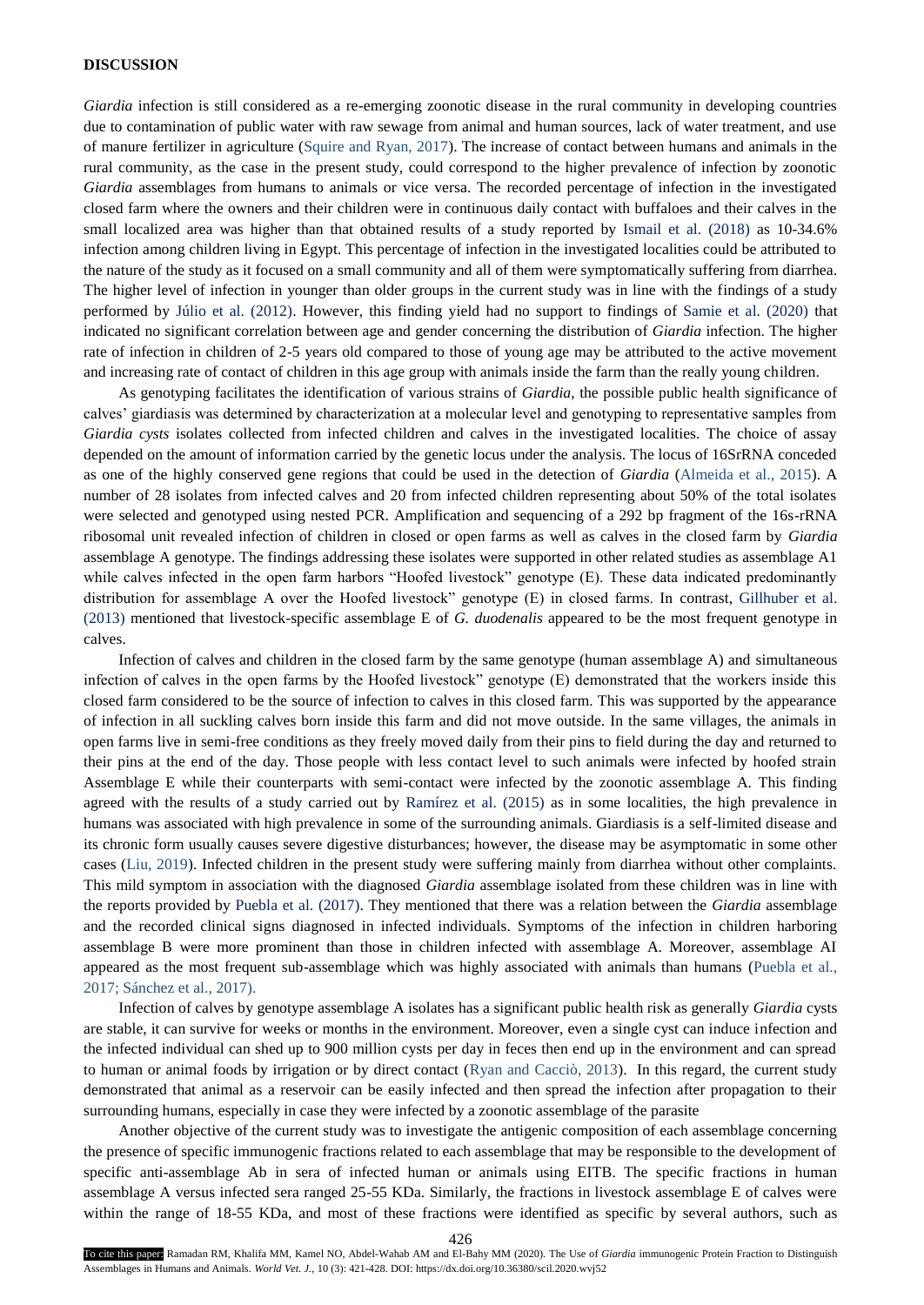Franzen et al. (2009), Sabry et al. (2009), and Feliziani et al. (2011) using EITB. The fraction of 38 KDa appeared to be more related to calves A.G.Abs and calves *Giardia* Ag. This fraction indicated special relation to the assemblage, but it may be identified as host-related rather than parasite-related. This was in line with a study performed by Ramírez et al. (2015) as the factors determining host specificity of different *Giardia* assemblage entailed both the host and the parasite.

It was important to demonstrate that the protein fractions corresponding to MW of 29-34 KDa in the fractionated *Giardia* assemblage A reacted specifically versus sera of children and calves of the closed farm. Since this group of calves were infected by assemblage A and at the same time, this group of fractions in this assemblage did not react versus sera of calves infected by calves' assemblage E. On the other hand, the fraction group of the same MW (29-34 KDa) in fractionated hoofed strain assemblage E of calve isolates was reacted specifically versus sera of calves infected by this assemblage and did not react versus children or calves' sera infected by *Giardia* assemblage A. The recorded specificity of this protein group toward the produced specific A.G.Abs in infected sera revealed that it had a specific immunogenic nature significantly related to its original genotype assemblage. This specific group of bands was previously identified by Quintero et al. (2013) as  $\alpha$ -1 giardin and demonstrated that these fractions were considered to be specific for the diagnosis of A.G.Abs in sera of infected cases. As mentioned by the researchers and supported in the present study, the immunogenic giardins could be considered as a specific group of protein fractions associated with special assemblage and responsible for the production of specifically related Abs in its host species did not cross-react with Abs produced by giardins of other assemblages. These giardins were a parasite, not host related as it reacts versus their Abs in children or calves, which was confirmed by Ramírez et al. (2015).

The presence of a narrow band at MW of 29 KDa in the tested serum sample (Lane 7 in the plate) of one calve from the closed pin may be related to the infection of this calves by zoonotic and non-zoonotic *Giardia* assemblage. From this view, the diagnosis of this group of fractions using EITB can be used for the preliminary determination *of Giardia* assemblage before the application of genotyping. This could facilitate the identification of the isolates and help to reduce the number of samples which can be amplified using PCR. In agreement with Sánchez et al., (2017) the determination of the type of the assemblage's anti-parasite antibodies in the infected hosts helps to understand the molecular epidemiology of *Giardia*. This will contribute to the determination of the disease features, including the clinical association, resistance to treatment, transmission dynamics of the assemblages, and elucidate the zoonotic potential of the disease**.** 

# **CONCLUSION**

In conclusion, buffalo calves had a high adverse effect on the public health significance of zoonotic *Giardia* infection in the rural community in Egypt. Immunoblot analyses identified the protein fraction of MW 29-34 KDa as an assemblage specific immunogenic determinant that can be used for assemblage identification using EITB alone or as a preliminary investigation before genotyping assay of the different *Giardia* isolates. This approach obtained an easy method to identify *Giardia* genotype by using EITB as a preliminary investigation before genotyping assay.

## **DECLARATION**

## **Competing interest**s

The authors declare that they have no competing interests.

#### **Author`s contribution**

Mohamed M. El-Bahy was the leader of the research team, designed the study, supervised the work, contributed in revising the Manuscript. Reem, M. Ramadan; Marwa, M. Khalifa and Nancy, O. Kamel carried out sample collection and examination, cyst purification, antigen extraction, fractionation of *Giardia* cyst antigen, determination of specific protein fractions and DNA extraction. Azza, M. Abdel-Wahab carried out the PCR work and sequencing. All authors checked and approved the final version of the manuscript.

# **REFERENCES**

- Almeida JC, Martins FDC, Ferreira Neto JM, Santos MMD, Garcia JL, Navarro IT, Kuroda EK and Freire RL (2015). Occurrence of *Cryptosporidium* spp. and *Giardia* spp. in a public water-treatment system, Paraná, Southern Brazil. Revista Brasileira de Parasitologia Veterinária, 24: 303-308. DOI:<https://www.doi.org/10.1590/S1984-29612015051>
- Cacciò SM, Lalle M and Svärd SG (2018). Host specificity in the *Giardia duodenalis* species complex. Infection, Genetics and Evolution, 66: 335- 345. DOI: https://www.doi.org/10.1016/j.meegid.2017.12.001
- Campbell JD and [Faubert GM \(](http://www.ncbi.nlm.nih.gov/sites/entrez?Db=pubmed&Cmd=Search&Term=%22Faubert%20GM%22%5BAuthor%5D&itool=EntrezSystem2.PEntrez.Pubmed.Pubmed_ResultsPanel.Pubmed_DiscoveryPanel.Pubmed_RVAbstractPlus)1994). Recognition of *Giardia lamblia* cyst-specific antigens by monoclonal antibodies. [Parasite Immunolo](javascript:AL_get(this,%20)gy, 16: 211-219. DOI: https://doi.org/10.1111/j.1365-3024.1994.tb00342.x
- Coffey CM, Collier SA, Gleason ME, Yoder JS, Kirk MD, Richardson AM, Fullerton KE and Benedict KM (2020). Evolving Epidemiology of Reported Giardiasis Cases in the United States, 1995–2016. Clinical Infectious Diseases, ciaa128. DOI[: https://doi.org/10.1093/cid/ciaa128](https://doi.org/10.1093/cid/ciaa128)

427

To cite this paper: Ramadan RM, Khalifa MM, Kamel NO, Abdel-Wahab AM and El-Bahy MM (2020). The Use of *Giardia* immunogenic Protein Fraction to Distinguish Assemblages in Humans and Animals. *World Vet. J.,* 10 (3): 421-428. DOI: https://dx.doi.org/10.36380/scil.2020.wvj52